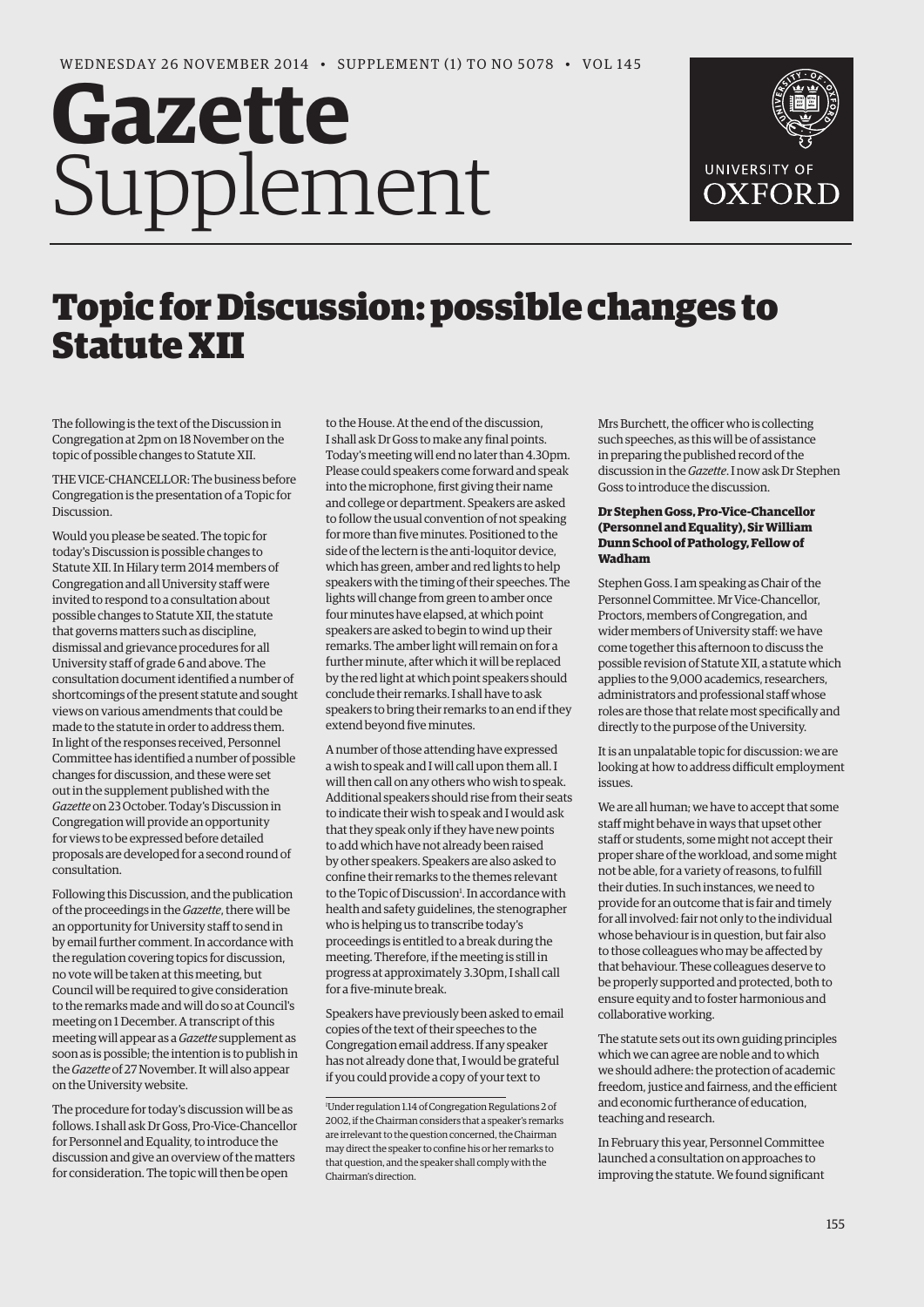agreement for making the statute clearer, simpler, less intimidating; for aligning it with current employment law; and for improving the grievance procedures. However, there was very clear concern for the continued protection of academic freedom, and we need to consider this further before any start can be made on trying to redraft the statute.

The sole procedure in the statute for dealing with serious disciplinary issues is the Visitatorial Board. In aiming to give special protection for academic freedom, this procedure is complex, resource intensive and typically slow and stressful for all involved – characteristics which work against the seeking of a just resolution. So, a case might not be followed through to the level which it arguably deserves, or an employee might be encouraged to leave with a negotiated settlement without the case ever having been properly tested.

#### We ought to aim for a higher standard of justice.

Personnel Committee initially argued that there are classes of staff for whom academic freedom could not be an issue and suggested that these staff should be removed from the statute and dealt with under some alternative, simpler procedure. Responses in the consultation raised doubts: could we justify dividing staff in this way; and, if so, where should the dividing line fall?

The committee is interested in your views on an alternative approach: namely that the staff groups covered by the statute should remain entirely unchanged and that a new procedure should be provided as an alternative to the Visitatorial Board. The new procedure would be used whenever a case was serious but did not involve academic freedom. This approach was suggested by the nature of the cases prepared in recent years for the Visitatorial Board: invariably, academic freedom has not been relevant. Suppose, for instance, that the matter concerns alleged sexual harassment. There is no reason to provide a special level of protection just because an individual is a relatively senior University employee. The new procedure must be rigorous, but it should nevertheless normally be possible to avoid the complexities of the Visitatorial Board. The board would still be used when there was reason to believe that the case might relate to underlying issues of academic freedom: that decision could ultimately rest, for instance, with a small, independent group elected by Congregation.

On a second point, Personnel Committee has raised an issue connected with redundancy. Under the statute, it is Congregation alone that decides when redundancy can be used to reduce the size of some part of the University. This principle is not at issue. A difficulty does, however, arise when the number of staff under consideration is small. Then meaningful consultation with Congregation is not possible without the risk of identifying individuals. In one set

of circumstances, relating to open-ended contracts, Congregation has given standing permission for a Redundancy Committee to act – for example, if external grant funding for a project is lost. The Redundancy Committee, working in confidence, sees that those at risk are fairly identified, that alternatives to redundancy have been pursued, and then, only if it is unavoidable, the committee makes recommendations for redundancy to Council. Council, with its elected members, takes the final decision when it is satisfied that due and careful process has been followed. This offers very substantial protection to the individuals involved.

Personnel Committee is now suggesting that Congregation might consider giving a similar standing permission to deal with small-scale redundancies that are needed from time to time to reshape the administrative and professional services, though not where roles focused on teaching or research are involved. The Redundancy Committee would work to guarantee the protections I have just outlined. Only if the affected staff could not be redeployed or retrained would redundancies become essential for the efficient running of the University. Personnel Committee sees this approach as consistent with the three guiding principles of the statute.

At this stage, Personnel Committee wishes to hear your views on these various proposals – and, of course, any other comments you may wish to make. Next comes the detailed work, and we are looking for guidance now so that we can move in a direction for which there is a degree of consensus. There will be further consultation with Congregation as the detail is worked out. Thank you.

THE VICE-CHANCELLOR: Thank you. The discussion is now open to the house and I ask Mr Bamforth to speak first.

#### **Nicholas Bamforth, Faculty of Law, Fellow of Queen's**

Nicholas Bamforth, Queen's College and Faculty of Law. Vice-Chancellor, Proctors and Assessor, members of Congregation, I would like to make two interconnected points. One arises from my academic discipline, Law, and the other is based on past experience as a Proctor. Each point is underpinned by my absolute commitment to a foundational principle within Oxford and other universities properly so called: namely, academic freedom.

Starting with legal drafting, it is never wise to treat any text, including that of Statute XII, as something to be viewed as sacred and automatically deserving preservation in its current state. Instead, the much more important factor is the *principle* upon which a text is based and to which it aims to give effect. The key question for Congregation is whether any proposed revisions to this text – Statute XII – serve to give the same (or, preferably, better) protection to the underpinning *principle*: in this case, academic freedom.

Debate about the statute should not immediately be reduced to absolute support for or opposition to the current text, equated in turn either with the defence of academics' freedom or support for an overly managerial style of higher education. In reality, Statute XII appears to generate drafting problems which need to be sorted out whatever one's personal perspective concerning the general position of UK universities. My suggestion, wearing a legal hat, is that if Congregation is concerned to defend academic freedom then we should work from the assumption that the text of Statute XII cannot be viewed as unchangeable. Instead, the broader principle of academic freedom must be our guiding light. The key issue then is whether any possible change to the statute offends against this core underpinning principle, perhaps coupled with other values such as fairness.

Now, statutory terms must be properly defined if they are to serve an useful purpose. Statute XII, as currently drafted, offers little help when it comes to delimiting those who fall within its protections, either generally or in relation to specific acts. On a common sense level, we assume that academic freedom applies only to academics and/or academic activities. However, due to attrition at a practical level, Statute XII has come – in practice – to include people and/or activities which do not obviously fall within the ambit of academic freedom, understood as I have just defined it, given that they are not concerned with work which can sensibly be viewed as academic.

Some mechanism is therefore needed to better define Statute XII's boundaries. One option might be to devise a new statutory definition of those who fall within (and, by implication, outside) its protection. However, even if it was possible to produce a definition to Congregation's satisfaction, I doubt whether – given the huge variety of academic and academic-related contracts and gradings which now exist – this could be done in a way which did not require frequent interpretation by the Vice-Chancellor (on advice from the Proctors) on a case-by-case basis.

Logically, the only real alternatives are either to leave things as they stand or to create a closely tailored reference process to distinguish between cases which would go to the Visitatorial Board – namely those which involve the principle of academic freedom or have it at their heart – and those which should not.

It is worth noting that in just about every toplevel appellant court in the world there is a mechanism – usually some sort of reference committee – for distinguishing between matters which merit being referred to that court for consideration and those which don't. Simply as an empirical proposition, it seems hard to argue that Oxford should not consider the creation of such a reference mechanism to weed out 'non-academic matters' by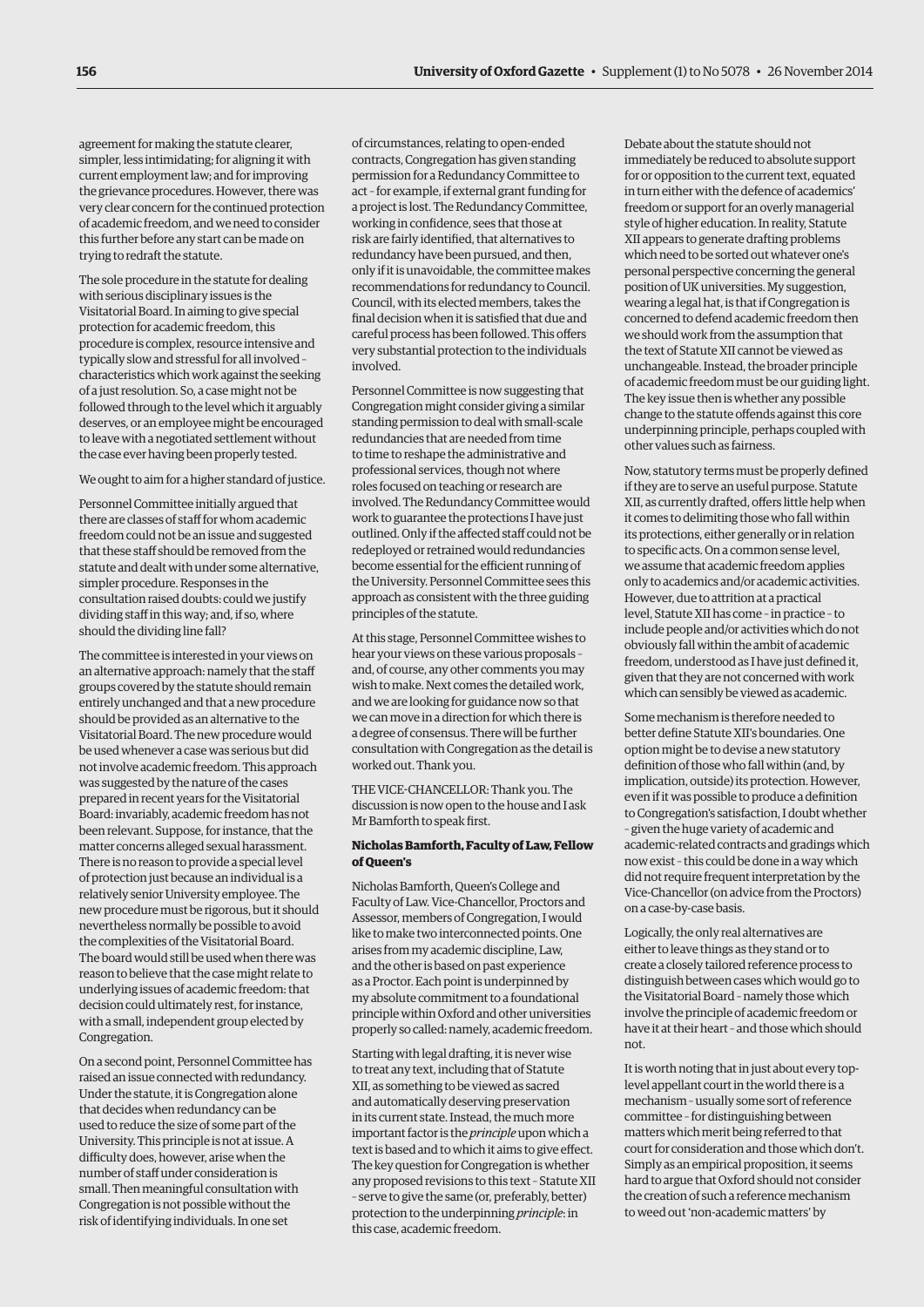contrast with academic matters which deserve consideration from the Visitatorial Board. The real issue is whether any such mechanism can sufficiently respect academic freedom. Speaking at this point from past experience as a Proctor, I think that a possible panel could be created based on the successful model of the Student Disciplinary Panel, which includes a chair with a professional legal qualification from within the University and other suitable people elected by Congregation. It is plainly inappropriate for the Vice-Chancellor to determine whether or not a case should be referred to the Visitatorial Board, but the composition of the Student Disciplinary Panel might offer a model by reference to which a future Statute XII could be constructed with full regard for academic freedom.

THE VICE-CHANCELLOR: Thank you. I now call Ms Watson.

#### **Margaret Watson, Bodleian Libraries, President of Oxford UCU**

Margaret Watson, Bodleian Libraries and President of Oxford UCU. In 2001, when I was working across the road in what is now the Weston Library, I was offered the post I now hold at Law. And, when I collected my new contract, it included a rather puzzling reference to a statute. Now I never sign anything, even from the University, without checking it out, and so I looked it up. And I discovered the statute that underpins our University democracy, that guarantees our intellectual independence and that safeguards our professional and moral integrity.

And that integrity is vital because the University does not consist of its real estate, its financial instruments or even its magnificent collections. It is not the Sheldonian Theatre, the Magna Carta and the Alfred Jewel that make us a university. What makes us a university is the engagement in research, and the consequent teaching and learning, in which we all play a direct or indirect part.

Research is by its very nature subversive, and it can send any one of us unexpectedly into controversial areas. Human rights, medical ethics, religion, equality: all come up as part of the day's work in the Law Library. And during my career I have dealt with subjects ranging from military exports and dual-use goods to mad cow disease. And the subject matter that I have encountered in Oxford is often surprisingly close to that which I came across when I worked in the City of London. What is different here is that we always follow the argument wherever it leads, and I am never asked to tell a lie or to conceal a fact – and both those things used to happen to me when I worked in corporate finance.

Now, my work happens to take me quite close to the coalface, but I know that I could not do what I do without the infrastructure of educational services that lies behind me, and UNESCO is clear that 'higher education

teaching personnel' means all those who are engaged to teach, research or to provide educational services. And the Education Reform Act 1988 is also clear that references to 'academic staff' include academic-related staff by virtue of the similarity of our terms of appointment or contracts.

This is why Statute XII, following the words of the Act, ensures that we all, from grade 6 up, 'have freedom within the law to question and test received wisdom and to put forward new ideas and controversial or unpopular opinions'. I do not see how it is possible to draw a line between those of us that need this protection and those who might not. I am appalled that the University is even contemplating a standing Redundancy Committee for administrative staff – and I hesitate to use these words because I am acutely aware of their resonance before this body and in this building – but I do believe that this may challenge the University's governance procedures. At the very least, it is a move to remove the protection of Statute XII from some staff by the back door.

At a time when the University is committed to competing in a global market, how can we compete even nationally if we are to offer the lowest standard of job security of any of the Russell Group universities? And how can we, as promised in the Strategic Plan, foster a culture of innovation, be open to new ideas and act as a global hub for intellectual engagement if our staff is segmented into those that may speak their minds and those that may not? I firmly believe that we are a great University and that we have the capacity to lead the world academically. Of course we should operate efficiently. I know there isn't a stream of gold running through the finance offices in Hythe Bridge Street. But no amount of economic efficiency can replace academic honesty and the search for truth.

Finally, I think we should ask ourselves: would we be able to hold this Discussion without the protection of Statute XII? How many of the speakers today would be willing to put their case without it? It is the statute that has enabled even those who claim to be willing to forgo its protection to respond to the consultation freely and frankly, and, without its protection, I might not be standing here and defending it today.

THE VICE-CHANCELLOR: Thank you. Professor Halliday.

# **Professor Alex Halliday, Head of the Mathematical, Physical and Life Sciences Division, Department of Earth Sciences, Fellow of Wadham**

I am Alex Halliday, I am the Head of the MPLS Division, I'm at Wadham and I am in Earth Sciences as well. Vice-Chancellor, Proctors and Assessor, members of Congregation, I am talking as someone who has been at Oxford for a decade and someone who has been a head of division for the last seven years. I have worked

in the United States and Switzerland and I am very much involved in international research. One of the things that attracted me to Oxford, and later to the Head of MPLS position, was the quality of the academics here at Oxford. I fully believe that we have to be firm about academic excellence. That excellence comes from the outstanding individuals combined with the freedom to pursue our own ideas and challenge accepted thinking. Using measures like Statute XII to protect academic freedom is immensely important. However, using it for a broader spectrum of issues *undermines* our attempts to build academic excellence for the following reasons.

Oxford has been hugely successful at raising grant income over the past decade and with successive annual growth is now 30% bigger than any other UK university in these terms. However, despite all of this success with grants, the cost of running Oxford is so high that we *barely* manage to put aside the absolute minimum that HEFCE expects year on year. We are barely sustainable as an academic institution. As a result, Oxford is actually weak compared with many other institutions in our ability to reorganise to address new challenges; we don't have the resources for funding new initiatives and we cannot keep up with repairs and replacements of buildings and facilities, nor offer decent start-up packages to incoming faculty. The net result of this is that Oxford, if it is to stay strong, has to be able to use its resources in a different way, more wisely and more flexibly, to provide support when it is needed and where it is needed. We need to adapt, as required, our academic and support structures, so that our research and teaching can be the very best; but we also need, as I say, to protect the academic freedom that is the foundation upon which our academics and our researchers can think freely and creatively.

As Head of Division I have participated in the discussions at Personnel Committee and Council on the possible changes to Statute XII. These discussions have sought to address both of these issues. The loudest piece of feedback from the consultation process we are going through has been the importance of academic freedom, and for all of us, as individuals, this must be our first concern. But, also as individuals, we have all benefited from – and hopefully our successors will also benefit from – being part of one of the most respected universities in the world. And to maintain this position the University does need to adapt and develop. So the two main elements of the ideas proposed in the *Gazette* supplement do seem to me to be a reasonable way through this challenge.

Statute XII was designed over 20 years ago to protect those working in the University from unfair dismissal following the 1988 Education Reform Act which removed tenure for academics. However, a generation ago nobody really envisaged that the statute would end up having application in such a wide range of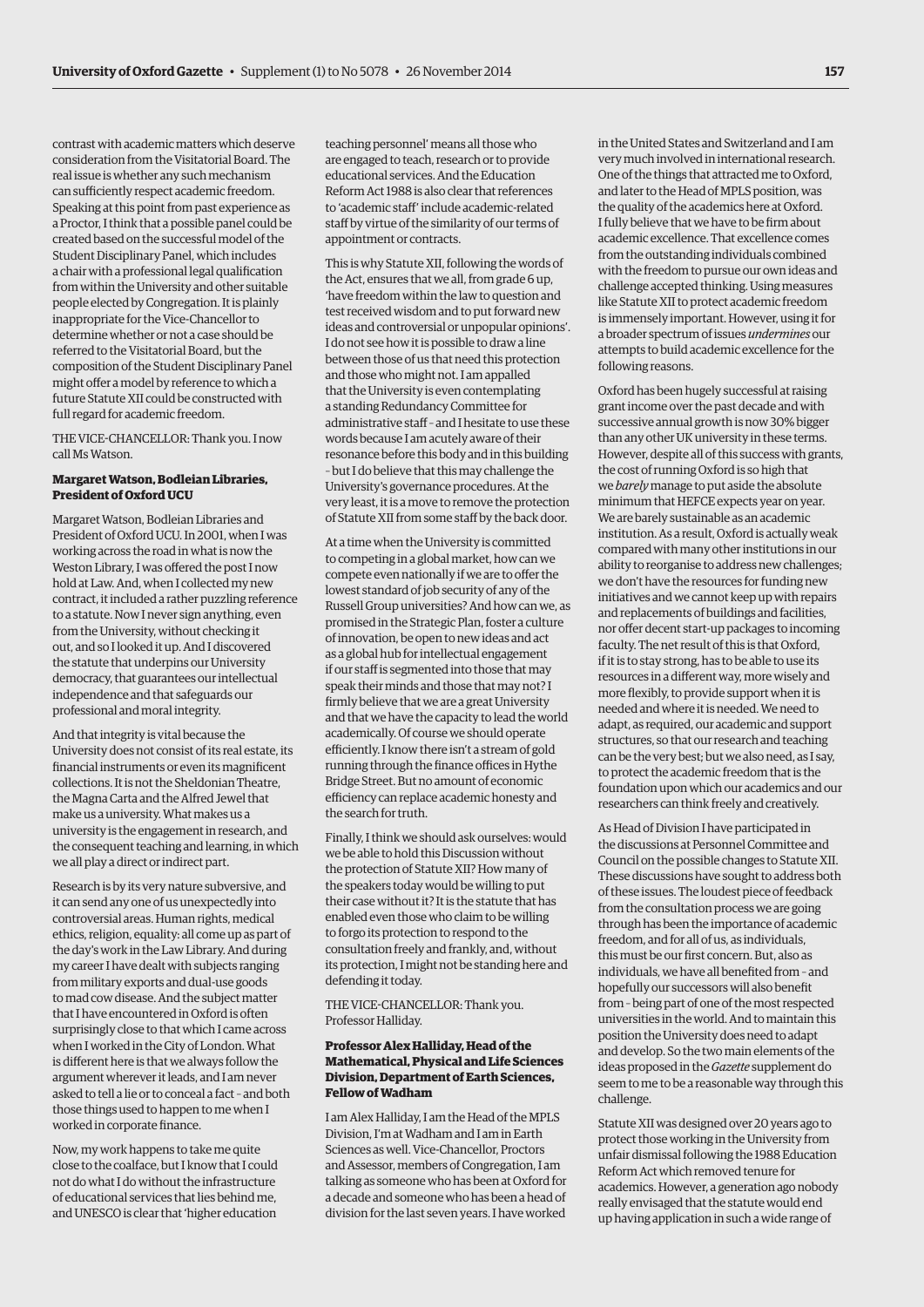circumstances, the main focus of which was to protect academic freedom. If we can continue to provide academic freedom with a cast-iron guarantee of protection from Statute XII, and deal with other disciplinary and grievance issues which have no connection with academic freedom via an alternative route, but which still treats individuals fairly, then this seems to be well worth pursuing. If we can also enable Congregation to oversee small-scale changes and restructuring via some sort of committee, rather than requiring that every redundancy proposal be considered by the full Congregation, then this also seems to be well worth pursuing. There will obviously need to be more work done on the detail of both these ideas, but I do think we should progress with this work. Thank you.

THE VICE-CHANCELLOR: Thank you. Dr Ramirez.

# **Dr Rafael Ramirez, Saïd Business School, Fellow of Green Templeton**

Rafael Ramirez from Green Templeton College and the Saïd Business School. Mr Vice-Chancellor, Proctors, Assessor, colleagues and Congregation, I co-authored a submission to the Personnel Committee consultation on Statute XII with Roger Undy which appeared in the *Oxford Magazine*. We treated the proposed changes as if we were reviewing a submission to a peer-reviewed journal. I will not repeat here what we said in the *Oxford Magazine* – but I do want to point out that neither we nor the *Oxford Magazine* received any counterargument that the academic assessment we made of what has been proposed was in any way wrong.

I will take this opportunity instead to highlight the implications of ignoring what students of employee relations, organisational change, university governance and business strategy have to say as regards the effects of universities managing their senior staff in the manner indicated by the changes in the Statute XII proposed by the Personnel Committee.

As the Pro-Vice-Chancellor of Personnel is a medic, I have adopted a medical metaphor in making my criticisms of the Personnel Committee's proposed adjustments of Statute XII.

- If one takes the proposed changes to Statute XII as medical treatment, and the University as a patient, there is no evidence that the patient needs the medical treatment.
- The nature of the patient appears to have been misdiagnosed. This is not an organisation, it is a pluralistic setting or a meta-organisation that deserves another way of managing.
- The proposed medical treatment's efficacy is not supported by research.
- Alternative treatments that have been found by recent research to improve patient health have been ignored.
- Finally, in the future, the demand for more interdisciplinary work appears set to grow, resulting in an increase in the demand for more academic-related staff capable of assisting the academics with related interdisciplinary research. So a question arises as to whether the present proposed changes and treatment are meant to cure yesterday's alleged symptoms, or to act as preventative healthcare for tomorrow's requirements.

As to items 9 to 12 in the consultation, may I suggest that the language that the committee chose is unduly biased and unfairly represents the advantages of the proposed changes while avoiding the advantages offered by the current system.

- In number 9, we are told that the situation is 'overly complex' with a suggestion to simplify. Nobody wants complexity for complexity's sake, but complexity does have its uses: it induces preventative management that makes entering the complex process unnecessary.
- 'Unclear' in number 10 suggests more clarity. Nobody wants to obfuscate things unnecessarily. As above, a streamlined process would invite ANY bad managerial decision – and management that does not foresee and act in a precautionary manner – to flourish. A complex process acts as a dissuasion and incites managerial care to be exercised early and in time to prevent a situation from deteriorating. Many of the things that we have been told need to be cleared with management are in fact police matters that can be referred to the authorities.
- In number 11, we are told that there is a risk of 'escalation to higher levels' and subsidiarity is invited, but subsidiarity already exists in this University.
- Finally, in number 12, we are told that the statute does not reflect the law. In my opinion this is a red herring. Statute XII is better than the law and we should have better protection than the law.

The proposed changes would appear to support a philosophy of management that would enable bad and late management, rather than induce more caring, earlier and preventative management, and therefore the Statute XII proposals that are being put forward should be rejected. Thank you.

THE VICE-CHANCELLOR: Thank you. Dr Thompson.

# **Dr Marc Thompson, Saïd Business School, Fellow of Green Templeton**

Hello, Marc Thompson at Saïd Business School and Green Templeton College. Dear Vice-Chancellor, Proctors, Assessors, members of Congregation and other members of the University, the administration of the University has commenced a review of Statute XII which was agreed by Congregation, as we have heard, over 20 years ago. From time to time it is surely appropriate to review statutes and ensure that they are aligned with the values and purpose of the institution, and not generating unintended consequences which might undermine these goals. This is the work of good governance and is to be commended. However, we, Congregation, as the governing body of the institution, need to be convinced that such reforms of and in themselves are (a) maintaining the values and purpose of the University, and (b) are soundly based. And I want to go on to develop these points; I will take each in turn.

So are the reforms maintaining the values and purpose of the University? I retrieved the latest strategic plan of the University which situates the plan within the context of a well-articulated set of 'mission, values and objectives'. On reading this document, great emphasis is placed on maintaining the excellence of the University and the importance of the academic community, and I stress the word 'community', broadly defined in contributing to this goal. And I quote from this document: 'The University places a high value on collegiality… Throughout the collegiate University staff in all categories approach their work as members of a community. There is shared responsibility, which is made manifest through formal structures and discharged through a sense of mutual obligation.' In fact, as our prime minister would have us believe when talking about austerity, we are all in this together.

Applying this notion to the collective endeavour of the production of academic excellence (be it teaching or research) I fail to see how the proposals to reform Statute XII sit comfortably with these espoused values. As we know, academic knowledge production is increasingly a team game, particularly in the sciences and increasingly in the social sciences, and draws on diverse categories of staff. Many of these are on grades that the Personnel Committee proposes to remove from the protection of Statute XII and one could argue, given the current mode of knowledge production in the University, should we be increasing the coverage of the statute and not minimising it?

So how can the work of the University, recognised as highly dependent on mutual obligation between staff in all categories, be sustained when the committee is seeking to label some groups 'insiders' and other groups 'outsiders'? This is regressive and potentially a pernicious move and could have long-term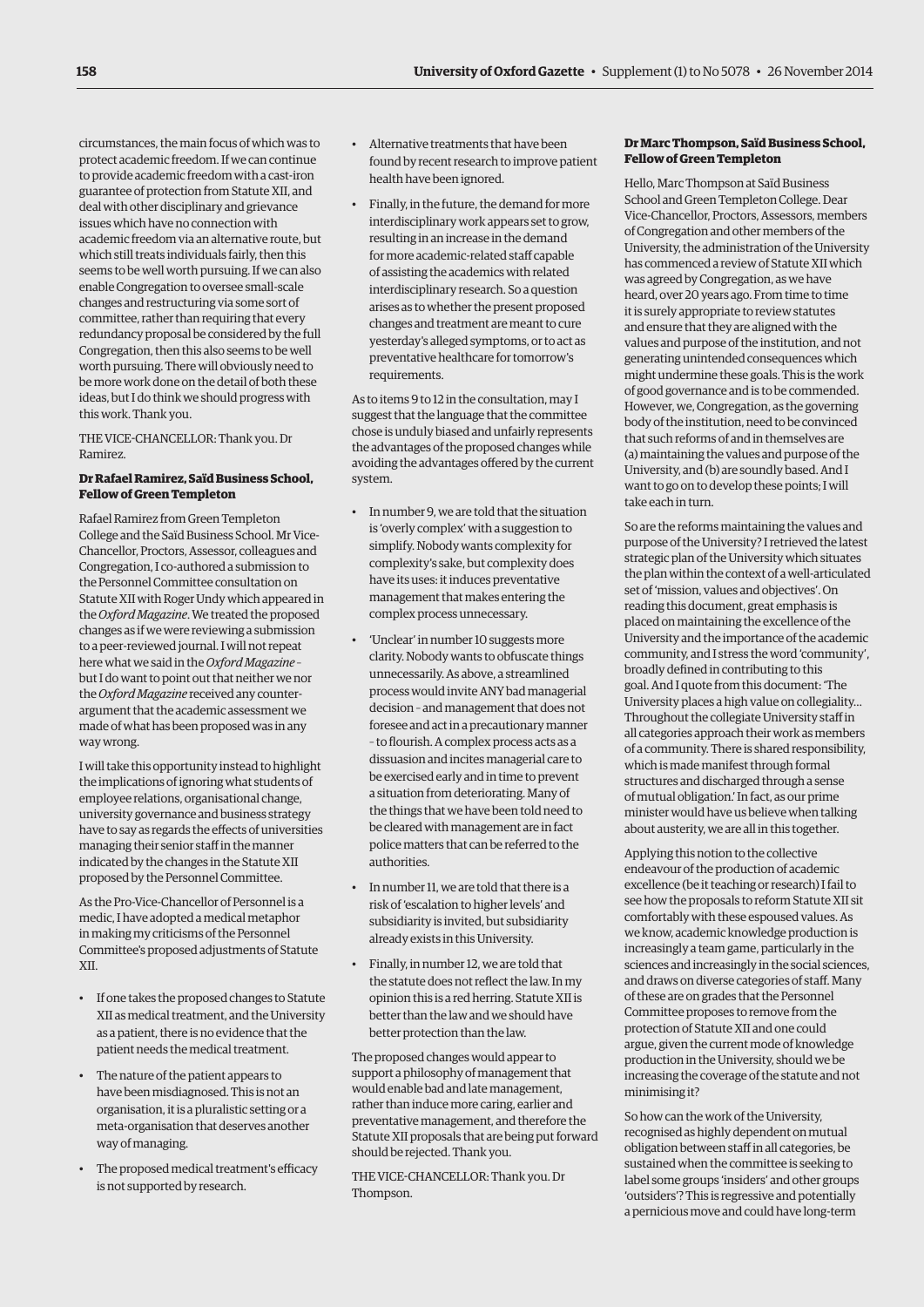negative effects on the express purpose of the University to achieve academic excellence through shared responsibility and mutual obligation. It also begins the dangerous game of defining who has academic freedom and who has not. It is clear from the data presented by the UCU, for example, that many colleagues in the grades that the committee proposes to exclude from the coverage of the statute are engaged in academic work and therefore require academic freedom. In summary, I feel these proposed reforms ride roughshod over the mission, values and objectives of the University and should be rejected.

Now to my second point. Are these reforms soundly based? I have already alluded to the mode of knowledge production and the diverse range of staff which makes it so difficult to draw meaningful boundaries. It is also clear that the staff in these grades' work varies over time. So are we to be in a situation where we potentially include some staff at one point of time and then exclude them at another point of time as the nature of the work changes? I don't think this an operable solution and will greatly add to the costs of the institution.

The other important point here is whether the reform of the statute is needed to address the problems identified by the administration. Many of these, as the review of the statute in the *Gazette* outlines, are not to do with academic freedom at all but are matters of gross misconduct or illegal behaviour: clearly disciplinary matters. These matters should be dealt with at departmental or college level and it begs the question about the capability to manage these matters at the requisite level. Again, the University's governance and values stress the importance of subsidiarity; changing the statute will not redress the inadequacies of performance management at departmental level. These are management capability issues. The risk is that we expect the reform of A, ie the statute, to produce behaviour B, which is a decline in cases going to the Visitatorial Board, and there is no evidence that one is related to the other. The statute is not at fault here; it is a robust governance framework. What may be at fault and requires further exploration is the ability to manage disciplinary issues at a lower level. And I note that there are significant proposals to address this area, which is welcome, but this does not require redrawing the coverage of Statute XII.

The risk here is that managerialism will override the mission, values and objectives of the University, and I don't think this is in our or the wider society's interests.

THE VICE-CHANCELLOR: Thank you. Professor Cooper.

# **Professor Susan Cooper, Department of Physics, Fellow of St Catherine's**

Susan Cooper, Department of Physics and St Catherine's College. I think Statute XII should cover all of our staff, independent of grade,

although the protection and procedures could be different for different types of staff.

Currently for grades 1–5 we rely on UK law and on guidelines that someone posts on the web and can change. The details needn't all be in the statute, but should at least be in official regulations so that when modification is proposed a notice has to be put into the *Gazette* and members of Congregation could require a debate and vote if they thought it necessary.

Thinking in the abstract about what protection is appropriate is dangerous. 'Academic freedom' is not sufficiently well defined. Considering examples is better. I will give some, but more are needed.

Do academics have the freedom to choose their research topics and how they pursue them during their working time? Most of us probably think so, but I don't know if it is true in all of our departments. That freedom is not given unambiguously by Statute XII, where it might only apply to what we do in our 'spare time'. It might come from employment contracts, but we don't know what new contracts will say. If we do agree on that freedom, to whom should it apply? It can't be that a post-doc funded on grant X has the freedom to spend his working time on Y instead.

In Oxford we have lost a clear definition of 'academic' post and seem to have given up on recreating it. I think it is needed, and suggest it be applied to statutory professors, those who are on what used to be UL or CUF posts and are now associate professor, and others who have been awarded the title of professor. These are all subject to a higher level of initial selection or a higher level of review requiring exceptional performance and research either after a fiveyear probationary period or upon application for the title. It is then reasonable to grant those people freedom to choose their research.

Another protection is needed for members of Congregation to be able to exercise their role as the sovereign body of this University: not just to vote, but to speak out as in a meeting like this and sometimes externally. Those of you who were around in 2006 for the governance debates know that sometimes members of the administration make their views known in the national press. In such a situation, members of Congregation with other views need to be able to defend them. Is that right protected by Statute XII? You may think so, but the same definition of academic freedom is used in other UK universities where criticising the University externally is grounds for dismissal.

Also, academic freedom can be interpreted to apply only to an individual's particular area of expertise and few of us are professors of academic governance. We shouldn't rest easy just because we weathered one storm, when the climate of academia in the UK is becoming increasingly managerial. A right of appeal to the Vice-Chancellor on the basis of academic freedom might one day seem very hollow.

Actually, I don't think freedom of expression, including nationally, should be restricted to members of Congregation, nor to certain areas. I have no certified expertise in pensions, but maybe it is that which helps me to 'think out of the box' and make new proposals. I could write to *The Times Higher Education* last week without needing to hide behind the increasingly prevalent 'name provided' on their letters page. Will that be the case 20 years from now? Thank you.

THE VICE-CHANCELLOR: Thank you. Ms Bird.

#### **Ruth Bird, Bodleian Libraries**

Ruth Bird, Bodleian Libraries, Bodleian Law Library. Mr Vice-Chancellor, Proctors, Assessor and members of Congregation. Education is a collaborative activity. Academics do not work in isolation. This may once have been the case, but the 20th century put paid to that as bureaucracy, legislation, litigation and accountability expanded into all spheres of life.

The area of the Statute XII discussion that I wish to address is the role that the academicrelated librarians play in facilitating and enriching the work of our academic colleagues. Our professional approach to our role has seen us evolve from the scholar librarian of the past, whose main interests were the production of bibliographies, catalogues of collections and well-ordered book-stacks, to multifaceted partners in the educational endeavour.

I refer especially to the teaching role of librarians. There has been no imperative on librarians to take up the responsibility of library inductions for thousands of new students admitted to Oxford every year. It was our initiative, because we understood that learning a subject is difficult enough without having to self-navigate the minefield of multiple resources available in these days of electronic as well as hard-copy resources. Once, it was adequate to know about the structure of catalogue cards in drawers and indexes in books. It is no longer so simple. The explosion of accessible resources in the past 20 years has added layers of complexity to information navigation. There is no longer a single, linear path to 'the correct answer'.

We are subject specialists, providing services to students, researchers and academics alike, from selection of books and e-resources to the creation of online guides which enable students to research and learn at the moment of need. We offer skills workshops in information discovery and scholarly communications. We offer lectures and tutorials; for example, in Law we take a compulsory first-year legal research course. In addition, some of us publish in peer-reviewed journals and present papers at conferences. Our expertise is not only where to locate information, resources or citations, but to know and understand specialisms. Our abilities complement the research and teaching activities of our academic colleagues.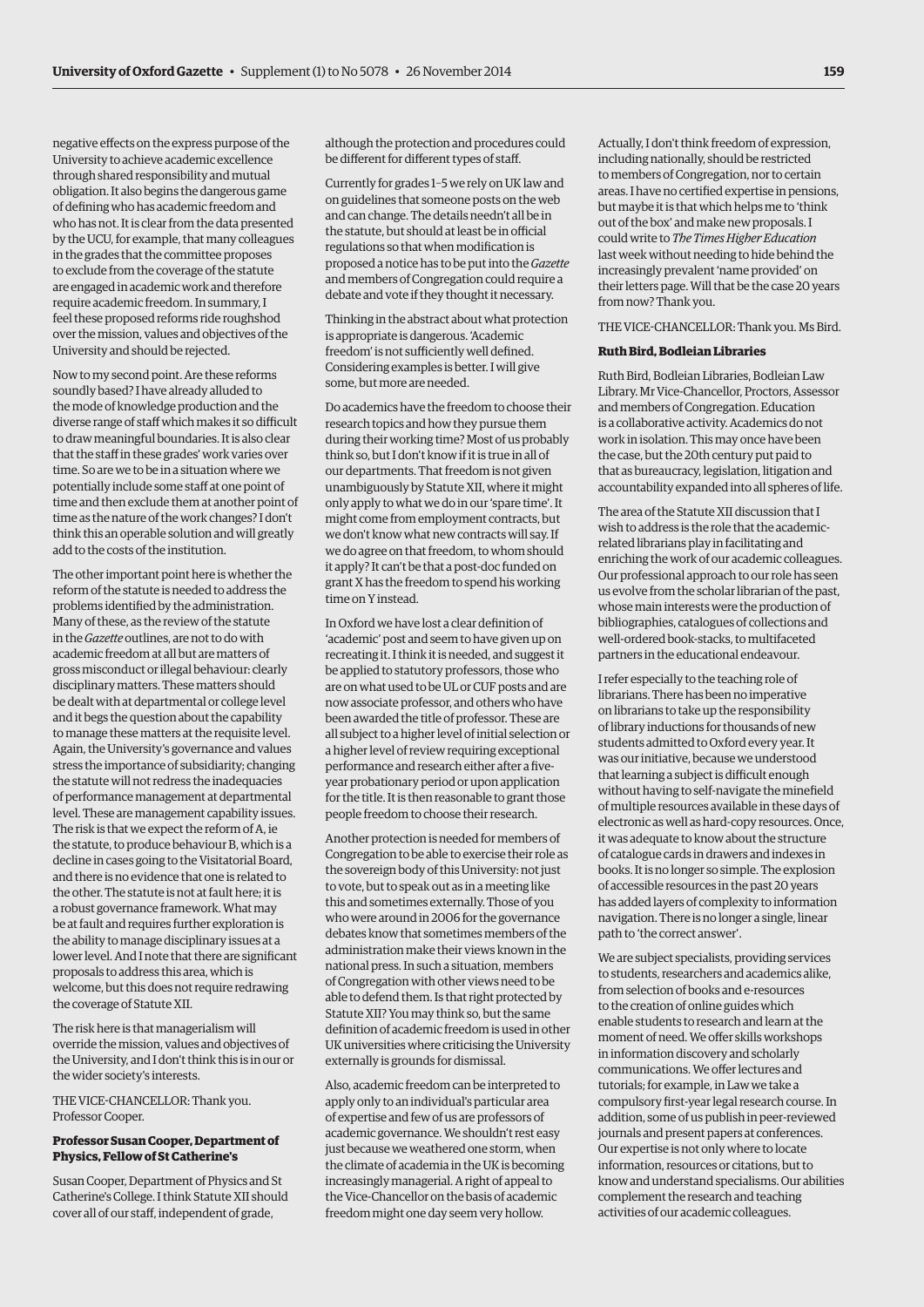I would like to quote from a note that I received just last Saturday from Lady Hazel Fox, [CMG,] QC, eminent barrister and honorary fellow of Somerville College: 'The gist of all this is to stress how relevant and more important than ever before is the personnel and knowledge of the trained librarian staff in the education of lawyers. Now that nearly all published material in the last 3–5 years is available on the web, its retrieval, relevance and continued availability poses many issues. Precise words are vital to lawyers, tittle tattle distracting.'

Librarians also have a valuable role in defending the freedom of scholars and readers to undertake research without fear of investigation, their privacy respected. In protecting the rights of readers, we must also be free to speak without fear and to enjoy the same academic freedoms as our colleagues.

A strong university needs dedicated and loyal staff in all areas, who are trusted by their academic colleagues and who are respected for the special expertise they bring to the overall goals of the University: to nurture the best minds in a learning environment. The revisions proposed to Statute XII threaten to alienate an important segment of these dedicated staff, and to create a division between the academics and the librarians that could result in staff losing their sense of commitment to the University.

THE VICE-CHANCELLOR: Thank you. Professor Morgan.

#### **Professor Teresa Morgan, Faculty of Classics, Fellow of Oriel**

Mr Vice-Chancellor, Proctors and Assessor, members of Congregation and colleagues, I would like to start by noting how much agreement this consultation about revising Statute XII has already achieved. This has been a very constructive process so far, I think, which has found colleagues largely likeminded about change.

And, like most of the people who have replied to the consultations so far, I think it makes sense to revise the statute to reflect current employment law, to simplify some of its most complex procedures, to improve the clarity of some of its provisions, and to emend its process for addressing grievances, especially by making it easier to settle grievances at a local level. But, like many people, I have been very concerned about whom the statute should cover because one can imagine, easily, situations in which research assistants, laboratory technicians, librarians and others might need to invoke academic freedom, and in which that invocation ought to be taken seriously and tested. And a world-leading university, in what likes to think of itself as the free world, must do everything possible to protect the academic freedom of everyone involved in research and teaching in any way. It goes to the heart of what we believe the University is about.

And I was not convinced that identifying coverage by grade of post could possibly be a refined-enough tool to cover everyone who might need to be covered. On the other hand, identifying separately every type of post that might need to be covered would obviously be impractical: too laborious, too contestable, needing constant updating. So I think that the proposal which is before Congregation now is an effective and actually a very elegant solution to the question of coverage. It defends the academic freedom of all staff – subject to our being able to define it to our common satisfaction, and I think if other organisations have been able to do that, we ought to be able to do it too. In the process it retains parity between staff, which, to many of us, is a precious principle.

It also allows for the creation of simpler procedures for dismissal or disciplinary action on grounds other than academic freedom, and applies those too equally to all staff. And I have to say that I find the idea that is it harder to dismiss a member of academic staff, or a member of staff above a certain grade, than one below that grade, for reasons which are nothing to do with academic freedom, highly unpalatable, and I am very pleased to see that inequity abolished in the proposed revision.

And I also support the creation of a standing committee to handle redundancies among administrative and professional staff in conjunction with the offer of redeployment. And I have been very struck in the many conversations I've had over the last few months with colleagues in my college, faculty and division that I have yet to meet an administrative colleague who thought that that would put them at risk. But it is a risk, and I think an unnecessary risk, to the University's activities not to be able to configure our administrative and professional support in the way that best serves our academic and – more broadly – our charitable aims.

THE VICE-CHANCELLOR: Thank you. Dr Galligan.

#### **Dr Francesca Galligan, Bodleian Libraries**

Francesca Galligan, Bodleian Libraries. I want to speak in favour of the current coverage of Statute XII against any proposal to withdraw protection from certain grades of academicrelated staff.

Responding in the *Gazette* on 22 October to comments on the initial consultation, our administration, while suggesting possibilities other than a reduction in staff covered by the statute, nevertheless states: 'It may yet be that a limited reduction in coverage, such as the removal from the statute of around 2,000 administrators in grades 6 and 7 who have neither teaching nor research responsibilities, will be deemed the best way forward.' The issue of which staff are to be covered by the statute seems thus very much still alive.

Section 8 of the changes to the statute that were initially proposed states: 'It is arguable that the other staff currently covered by the Statute, those whose role is to provide specialist support such as administrative staff, librarians, computing staff and other professional and technical specialists, should be treated on a par with all other non-academic staff. For these staff, there is no special need relating to academic freedom.'

As demonstrated by the responses to the initial proposal, this statement shows little understanding of the range of tasks undertaken by many academic-related staff across the University. For many of us, including those of us on grades 6 and 7, academic engagement is central to our work, and its importance is clearly stated in our strategic plans.

Take, for example, the Bodleian Libraries' Implementation Plan for 2013–16, published on our website. Section 18.2 of this plan states: 'Increase the number of staff submitting papers to journals and conferences, writing books and book chapters and other forms of professional engagement.'

So not only are many staff in institutions including the Bodleian Libraries regularly teaching, researching and publishing, but we are also being encouraged – by our management – to increase these activities and to involve more colleagues in them. Any proposal to take away the protection the statute offers from staff who engage in a scholarly community through their teaching, research and publications but who are not, to use the language of the consultation, 'traditional academics' seems highly regrettable.

I believe that much of the vitality of Oxford as a place of learning comes from the contribution of the academic community conceived of in the widest sense. Academic freedom is the lifeblood of a university. To reduce the scope of the statute would be to misunderstand and misrepresent the contribution that very many purportedly 'non-academic' staff make to the intellectual life of our community.

THE VICE-CHANCELLOR: Thank you. Ms Jackson.

#### **Katharine Jackson, Bodleian Libraries**

Katharine Jackson, Bodleian Libraries, Bodleian Law Library. Mr Vice-Chancellor, Proctors, Assessor and members of the Congregation, I would like to talk from a library perspective on changes that would allow for easier restructuring. These are the changes in Part B in relation to asking Congregation to giving standing permission for a Redundancy Committee.

I have had experience of restructuring in the commercial environment and knowledge of restructuring in the academic environment. Restructuring always seems like a sound practice, especially when we are talking about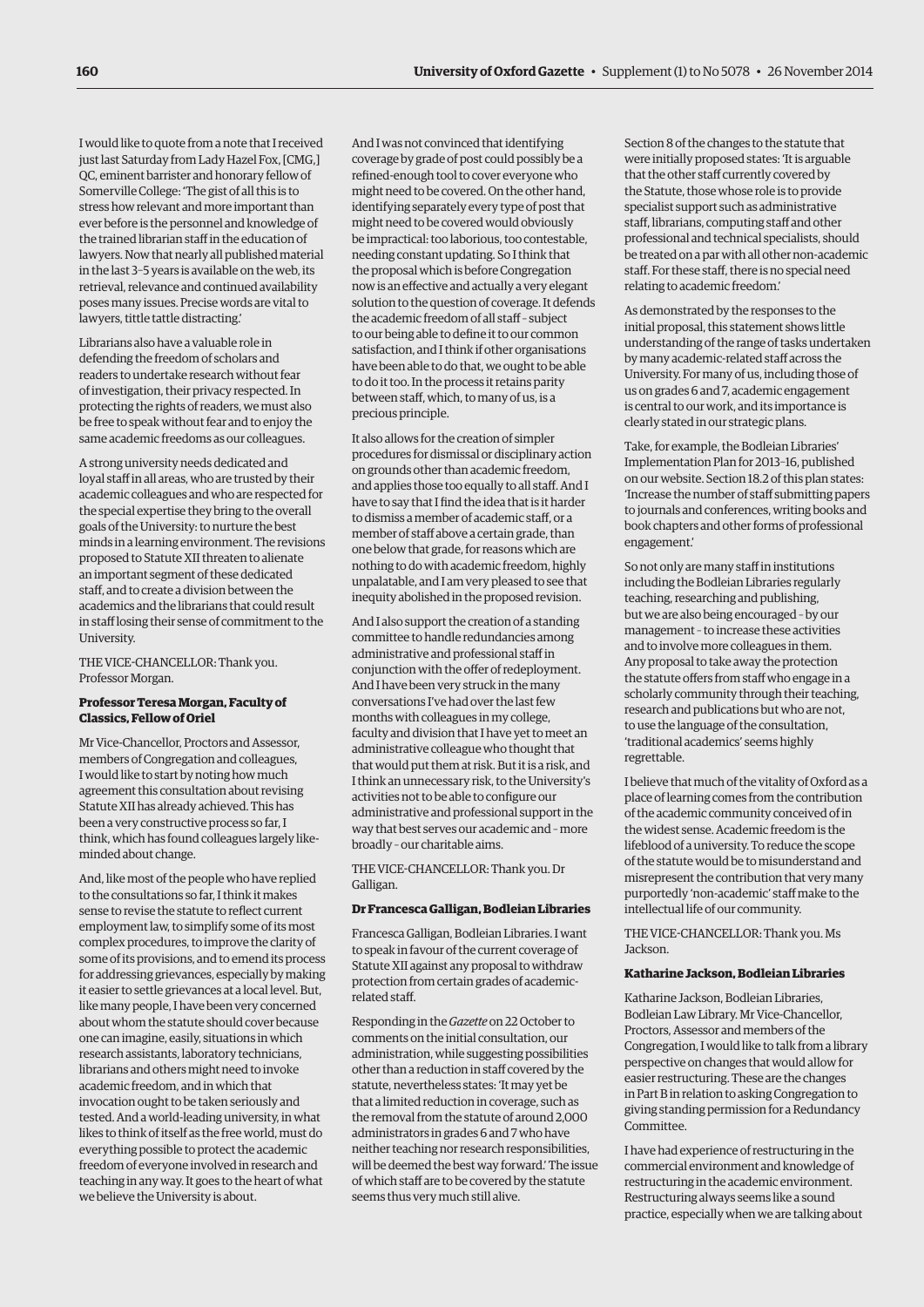streamlining. Indeed, it is imperative that support services should always take notice of changing needs and practices; we are here to give the best support we can to academics, students and researchers.

However, in my experience, restructuring is not often used in this way. It is often used as a cost-saving exercise. Roles are rewritten and people interviewed by those not familiar with the aim of a whole department, let alone the finer details (I, as a librarian, have been asked, 'What exactly is cataloguing?' by someone who was actually going to be evaluating what grade I was on, what I was going to be paid). I have heard from fellow librarians, in an institution that had four restructures in ten years, about having to go up against three other colleagues for one job. People having to apply for their own post minus one or two responsibilities, therefore being put on a lower grade, lower money.

Was this to streamline the service or fall in line with changing needs? No, the services that were expected to be provided were the same but with a smaller workforce and, perhaps just as importantly, with people less experienced doing those roles. The effects of restructuring were quite clear:

- extremely low staff morale, even after the restructuring, as remaining staff looked over their shoulder;
- experienced staff taking early retirement or looking elsewhere, meaning that a wealth of knowledge was lost – some of these were subject specialists with over 20 years of experience; and
- staff buckling under pressure, under the strain, as they tried to provide the same level of service but with a heavier workload.

This in turn obviously led to a substantial drop in quality of service provided. I have also seen restructuring fail where eight months down the line or a year down the line recruitment was necessary to bridge the gap in service created by this so-called streamlining.

Processes that support the academic work of the University do change, but in the case of libraries, certainly in my experience, these rarely happen overnight that actually require a restructuring. Restructuring can have serious consequences and should be done for the right reasons. Making it easier and not having it scrutinised by Congregation opens the door for it to be used for the wrong reasons. Thank you.

# THE VICE-CHANCELLOR: Thank you. Professor Tracey.

#### **Professor Irene Tracey, Director of the Oxford Centre for Functional Magnetic Resonance Imaging of the Brain, Head of the Nuffield Division of Anaesthetics, Associate Head of the Medical Sciences Division, Fellow of Pembroke**

Irene Tracey, Nuffield Department of Clinical Neurosciences and Pembroke College. Mr Vice-Chancellor, Proctors, Assessor, members of Congregation and colleagues, I speak to you today as Director of the Oxford Centre for Functional Magnetic Resonance Imaging of the Brain, Head of the Nuffield Division of Anaesthetics and Associate Head of the Medical Sciences Division. I am speaking as someone who has committed the vast majority of my career to this University.

Given that my role involves running a large department, heading a multidisciplinary research centre, conducting my own research and being part of the Medical Sciences Division team, I have a very good understanding of the complexity of this university and the needs of many different types of people working within it, and particularly Medical Sciences.

I am passionately committed to supporting those that work for me and with me and for enabling everyone to develop their careers in a way that maximises their potential.

As part of my commitment to help people make the best possible contribution to their academic work, I have always wanted to ensure that, if there are issues within a team that need resolving, I take responsibility for doing this. Sometimes these issues arise because of unreasonable demands or expectations or behaviour of one or two individuals.

Resolving these issues sometimes requires honest and open conversations to happen quickly and informally. The existence of Statute XII with its highly legalistic approach can prevent these issues being resolved quickly, for two reasons.

Firstly, individuals know that they are provided with such a high degree of protection and any formal process to address their behaviour would move incredibly slowly. Secondly, the statute tends to prevent a resolution because people are more focused on the process of the statute rather than getting a solution that works for everyone, including themselves.

The Statute XII process moves people into an adversarial position very quickly, because of its legalistic approach. What we need is more collaboration and communication, not conflict. We need a more flexible approach that facilitates resolution of issues first and foremost so that all can move on, rather than, as at present, expending precious time and energy trying to adapt to a highly defined process.

Obviously we need this while also protecting the academic freedom of all our staff members to pursue the right lines of academia and research — this is the key to ensuring that we continue to push the boundaries of science and the humanities and provide breakthroughs that will contribute to the health and wealth of the generations to come.

In reality, we must also remember that none of us have the privilege of absolute academic freedom — there are many restrictions within academia that limit this already — for example, access and availability of complex or expensive equipment alongside failure to secure highly competitive research funding constrain us and our academic freedom to pursue goals. That being said, of course if an individual as currently covered (ie maintaining the current staff coverage) believes they are being disadvantaged by their academic freedom being constrained — due to conditions that we control internally, rather than those external events that we cannot control as given by my examples — there must be a robust and exhaustive process to provide protection as given in Statute XII. We should therefore, in these instances, use Statute XII, albeit an amended version.

So what I am seeking for this great university as it adapts to the 21st century is to first and foremost protect academic freedom, while also on a pragmatic level allow all people who need to work together to use a more flexible approach for resolving these issues to the benefit of all.

I firmly believe that such an approach would better balance the needs and rights of all colleagues to work in a really collegiate and supportive environment. Thank you.

THE VICE-CHANCELLOR: Thank you. That brings us to the end of the declared speakers. Are there any others who wish to speak? Please come forward and state your name and college or department.

### **Professor Denis Galligan, Faculty of Law, Fellow of Wolfson**

Denis Galligan, Wolfson College and the Faculty of Law. Mr Vice-Chancellor, Proctors, Assessor, ladies and gentlemen of Congregation. On page 80 of the discussion paper is the title *Coverage of the Statute*. Don't be misled by that title; this is not about the range of staff covered by Statute XII; it is about, and I quote, 'an entirely different approach' to the procedures for dismissal for all categories of staff presently covered by the statute. A more appropriate title would be *Driving a Coach and Horses Through Procedures for Dismissal Without Anybody Noticing*. That is the true aim.

What is that 'entirely different approach'? The paper says the 'central issue' is about how to deal with *serious* disciplinary allegations while safeguarding academic freedom. The solution proposed is to have a two-track system: one for disciplinary matters involving academic